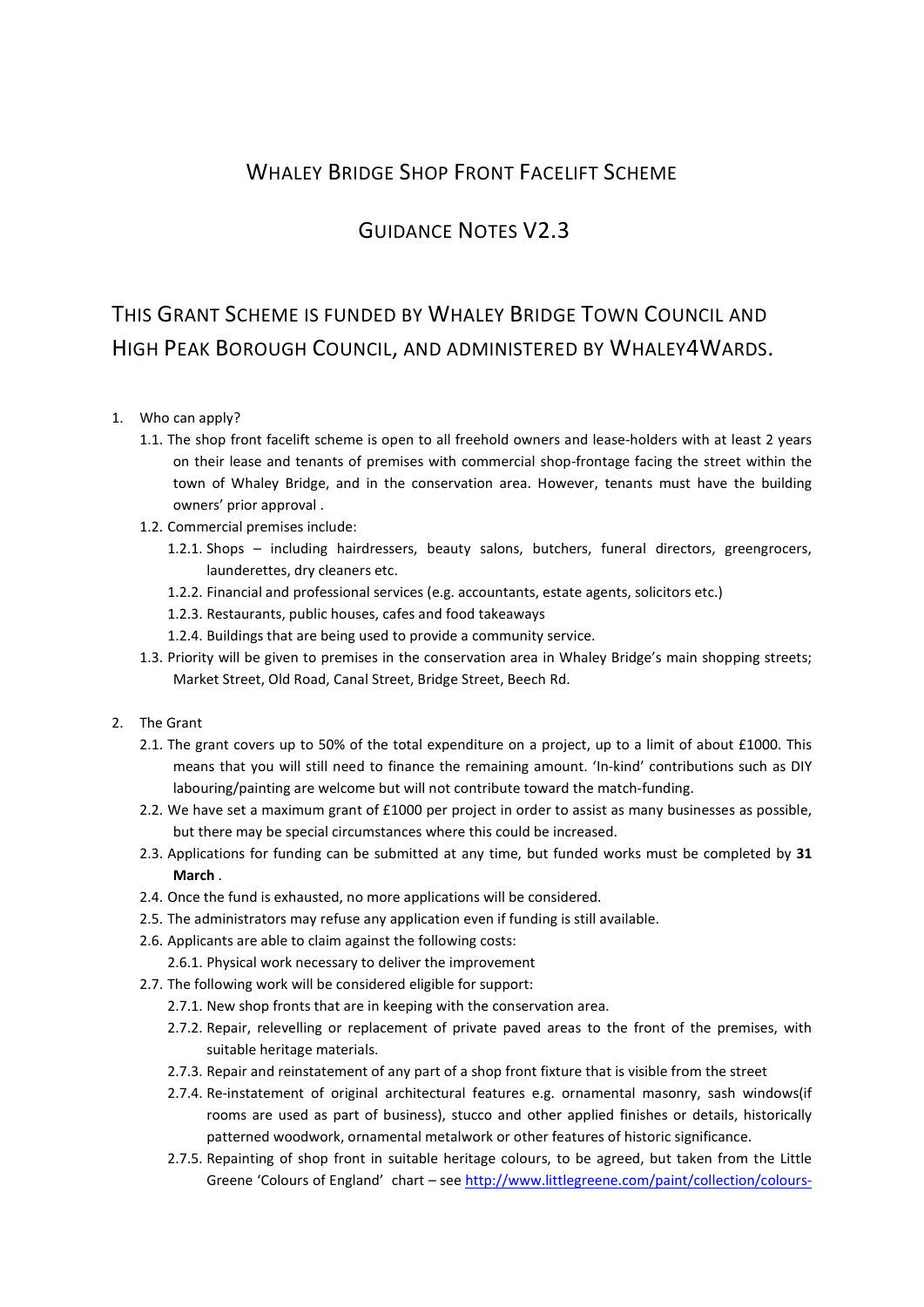of-england (paint does not have to be bought from this supplier, but the colour used must be the same)

- 2.7.6. Repair and reinstatement of guttering and downpipes to match historic materials
- 2.7.7. Repainting or re-rendering prominent elevations in suitable heritage colours, to be agreed, but taken from the Little Greene 'Colours of England' chart – see http://www.littlegreene.com/paint/collection/colours-of-england (paint does not have to be bought from this supplier, but the colour used must be the same)
- 2.7.8. Repair of external stonework and brickwork and replacement of stonework or brick work
- 2.7.9. Re-pointing using traditional materials
- 2.7.10. Pedestrian access improvements to comply with the Disability Discrimination Act
- 2.7.11. External signage (following HPBC guidelines for Conservation Areas where applicable)
- 2.7.12. Repainting, repairing of upper windows at same time as shopfront if these are used as part of the business.
- 2.8. All work is subject to the relevant permissions being secured (see section5)
- 2.9. The scheme does not support:
	- 2.9.1. Works which have already been undertaken or any works which are started prior to a formal offer of grant funding being made.
	- 2.9.2. Structural repairs including re-roofing
	- 2.9.3. Internal repairs and alterations
	- 2.9.4. External shutters and other security devices (e.g. CCTV)
	- 2.9.5. Window display equipment
	- 2.9.6. Plastic or PVC style windows.
	- 2.9.7. Internal security grilles and or security glazing (e.g. laminated or strengthened glass)
	- 2.9.8. Any element of the works which W4W or the conservation officer have objected to.
- 2.10. The scheme will only provide grants to premises in the eligible area. Please note that grants are discretionary and subject to availability of funds. The inclusion of a building within an eligible area does not give any automatic entitlement to a grant.
- 2.11. The grant cannot be claimed against any VAT element of expenditure. Therfore subtract the VAT element from the total costs before dividing by 2 to determine your grant payment.
- 3. Shop front design
	- 3.1. The scheme is not intended to create a uniform style to shop front design in Whaley Bridge. Within the scheme we encourage diversity and distinctiveness in terms of designs, details and colours whilst retaining the principles of good design associated with the historic town centre and our own guidelines.
	- 3.2. We recognise that some buildings require a more 'modern' look and that high quality modern design can add significant value to the townscape. As a general principle we ask that projects seek to balance imaginative design with the historic context of the building and the wider area.
- 4. Do I need Permission?
	- 4.1. If you are unsure whether any permission is required, consult with the planning department at HPBC. http://www.highpeak.gov.uk/hp/council-services/planning-and-buildings, or ring 03451297777 and ask to speak to a planning officer. By all means chat to W4W or the conservation officer about anything prior to this, but we are not planning experts and if there is any doubt we will refer you to the above.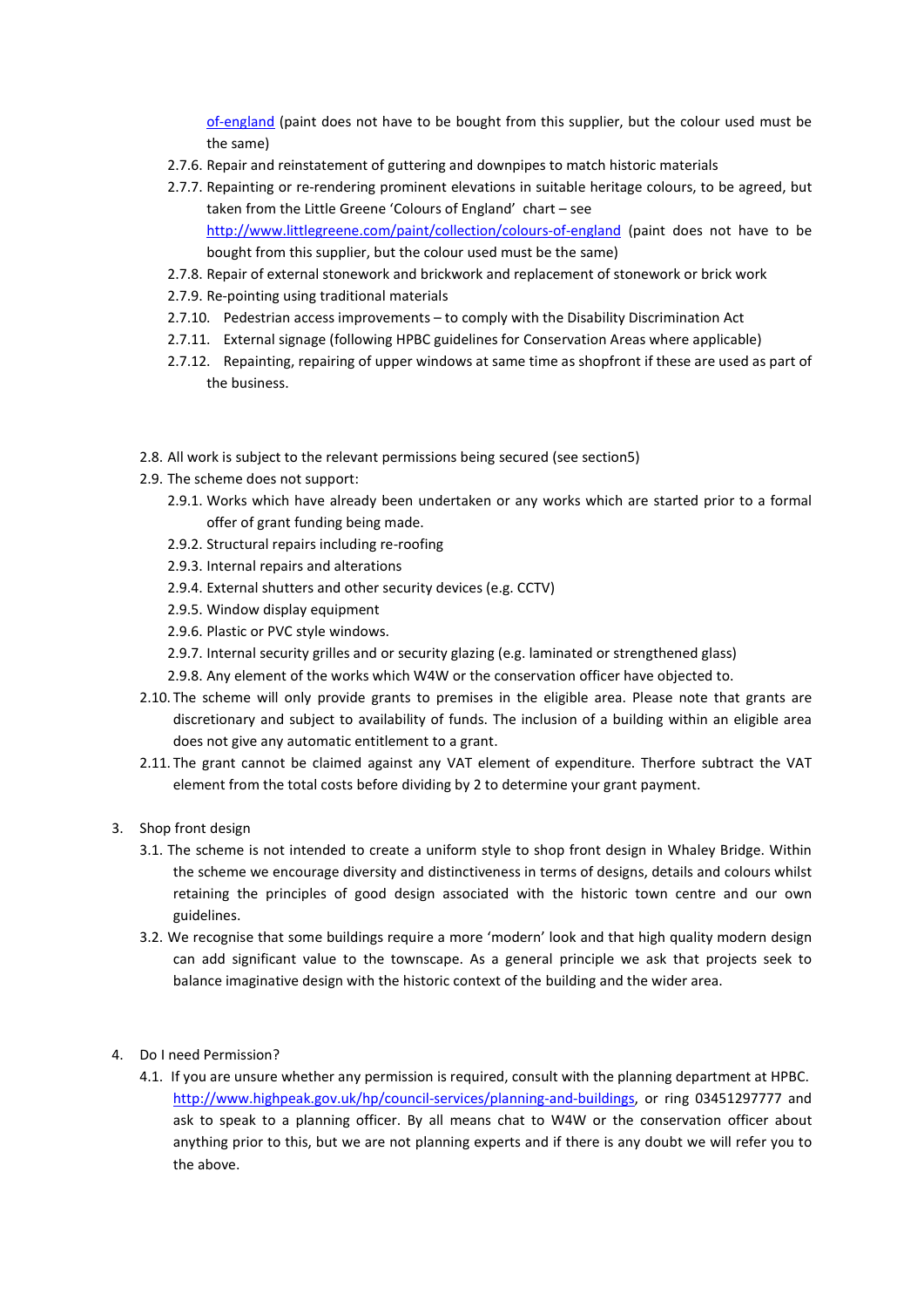- 4.2. Most alterations to shop-fronts within Whaley Bridge would require permission under the Planning Acts, Advertisement regulations or both, and work carried out without the applicable consent may result in enforcement action or prosecution by HPBC.
- 4.3. Planning permission is required for works that involve a material change to the external appearance of a shop or building. Such works include alterations to the fascia, the windows or the doorway, changes to the materials used or the installation of blinds or security shutters.
- 4.4. The complete or partial demolition of an unlisted building within a conservation area will require planning permission. This includes the removal of features which give the shop front character, such as stallrisers, fascias or window frames. Almost all of Whaley Bridge's Town Centre is located within a conservation area.
- 4.5. Any alteration which affects the special historic, artistic, or architectural interest of a listed building (including character and appearance) will require listed building consent. Such works include alterations to architectural details, alterations to the interior, the installation of shop front security measures, replacement of windows and in some cases the repainting of a shop front in a different colour.
- 4.6. Advertisement consent is required for the display of certain types of signs in particular locations.
- 4.7. If you are unsure whether any permission is required, consult with the planning department at HPBC. http://www.highpeak.gov.uk/hp/council-services/planning-and-buildings, or ring 03451297777 and ask to speak to a planning officer. By all means chat to W4W or the conservation officer about anything prior to this, but we are not planning experts and if there is any doubt we will refer you to the above.
- 4.8. It takes HPBC about two months to decide on a planning application, advertisement consent or other statutory consent. You will need to build this into your timetable for carrying out your project.
- 4.9. It is your own responsibility to determine if you need planning permission. The scheme administrators will not be liable for any penalties incurred as a result of the grant applicant failing to obtain the relevant permissions.
- 5. How do I apply?
	- 5.1. In order to consider your application we would require the following:
	- 5.2. Completed Application form including the full details of the work that you wish to carry out and any supporting evidence
	- 5.3. Proof of ownership/lease if you do not own the property you will need to provide proof that you have permission from the owner to carry out the works. The building owner must countersign your application to show that they have given permission for the works to be carried out.
	- 5.4. Details of the permissions that will be needed to carry out the work and proof that the permissions have been granted. If you are submitting your grant application prior to receiving the permissions, please submit a copy of the decision as soon as you get them. Please note that we will not make any payment until this has been provided.
	- 5.5. A current photo of the shop front and any available visuals of what it will look like following the work.
	- 5.6. Cost estimates including any professional fees. Any individual item with a cost exceeding £1,000 will need to be supported by three valid quotes and your justification, if you do not intend to use the lowest.
	- 5.7. If applicable, evidence that you cannot reclaim VAT.
- 6. How is the decision made?
	- 6.1. Your application should be sent to: The Town Clerk at towncouncil@whaleybridge.com and the Chair of Whaley4Wards goldfinchjon@gmail.com Alternatively you can post it to the Town Clerk at the Mechanics Institute, addressed to: Town Clerk, Mechanics Institute, Market St, Whaley Bridge SK237AA